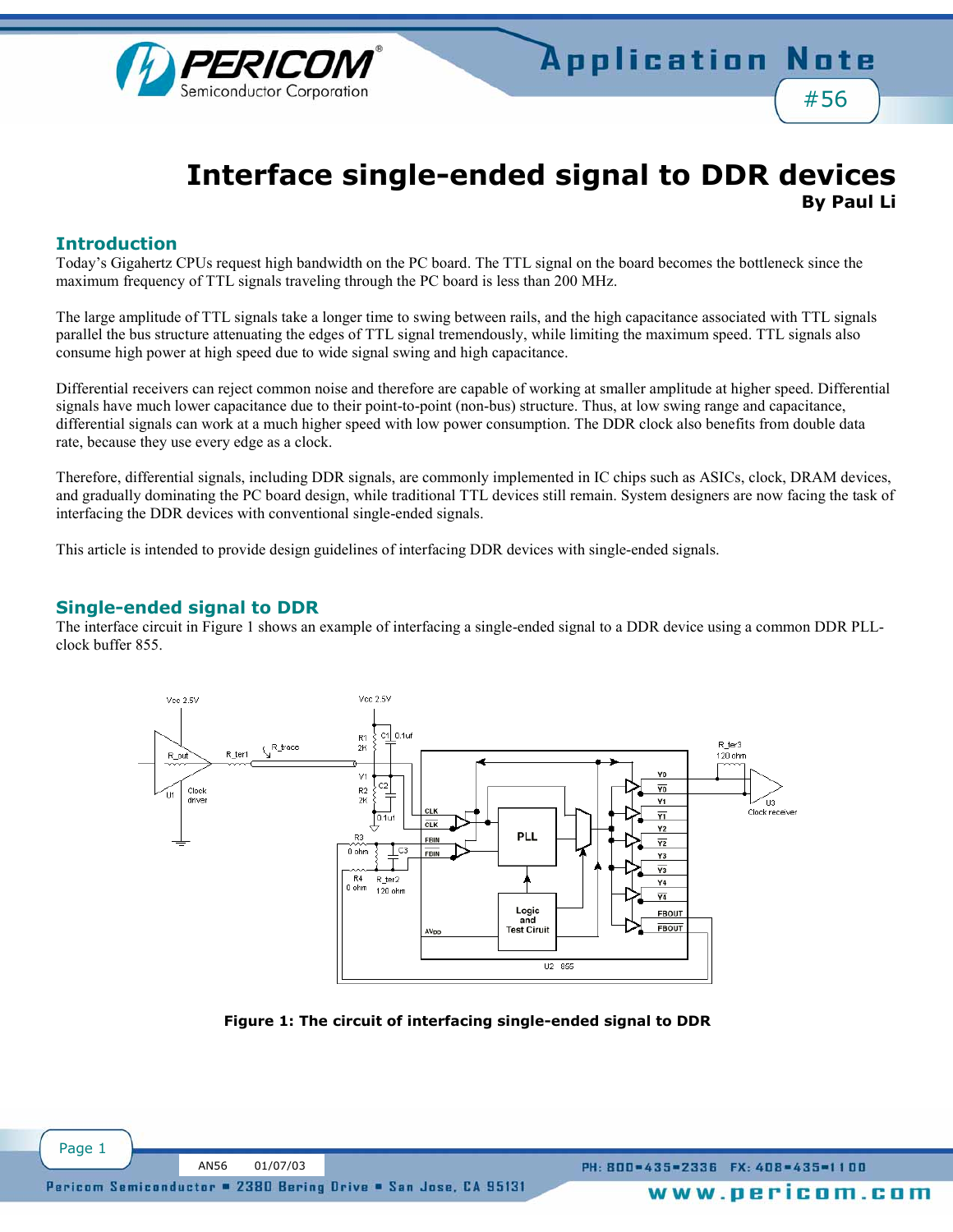



### **Circuit analysis and adjustment**

#### **Matching the trace impedance**

In Figure 1, the series resistor R\_ter1 is a termination resistor used to match the impedance of the trace between clock driver U1 and the DDR receiver U2. Signals at a trace with well-matched impedance will form an "ideal" shape of rising and falling edges at end of trace. There will be no overshoot, undershoot, nor significant attenuation on the edges if conditions are that the capacitive load is slight. Transmission line theory shows that the impedance of a trace is matched when: R\_out + R\_ter1 = R\_trace

Where:

R out: The output impedance of the clock driver U1, it is normally in the range of 8-ohm to 45-ohm.

R ter1: The series termination resistor, it is normally in the range of 0-ohm to 40-ohm. It should be deployed at the output pin as close as possible.

R trace: The impedance of the trace between clock driver U1 and DDR clock U2, the impedance of the trace is controlled by the trace parameters and PCB fabrication processing, normally in the range of 50-ohm to 60-ohm.

For instance, if the driver's output impedance R\_out is 30-ohm, and the trace impedance R\_trace is 50-ohm, then:  $30$ -ohm + R\_ter1 = 50-ohm R ter $1 = 20$ -ohm

The impedance of the trace is matched when R\_ter1 is 20-ohm.

#### **Reflection effect and RC effect**

There are two phenomenons' that will affect the shape of the reflected waveform at the end of a trace: The transmission line reflection effect and the RC effect.

#### **The reflection effect**

The impedance of a trace will be matched when  $(R_{out} + R_{ter1}) = R_{tr}$  trace and the reflection at end of the trace will form a "perfect" waveform, it is rail-to-rail without overshoot, undershoot, nor edge attenuation (see Block A in Figure 2).

Overshoot and undershoot will be seen proportionally when:  $(R \text{ out } + R \text{ terl}) < R \text{ trace}$ ; edge attenuation will be seen proportionally when: (R\_out + R\_ter1) > R\_trace (see Blocks B and C).



**Figure 2: The waveforms at the end of a trace formed by reflection effect**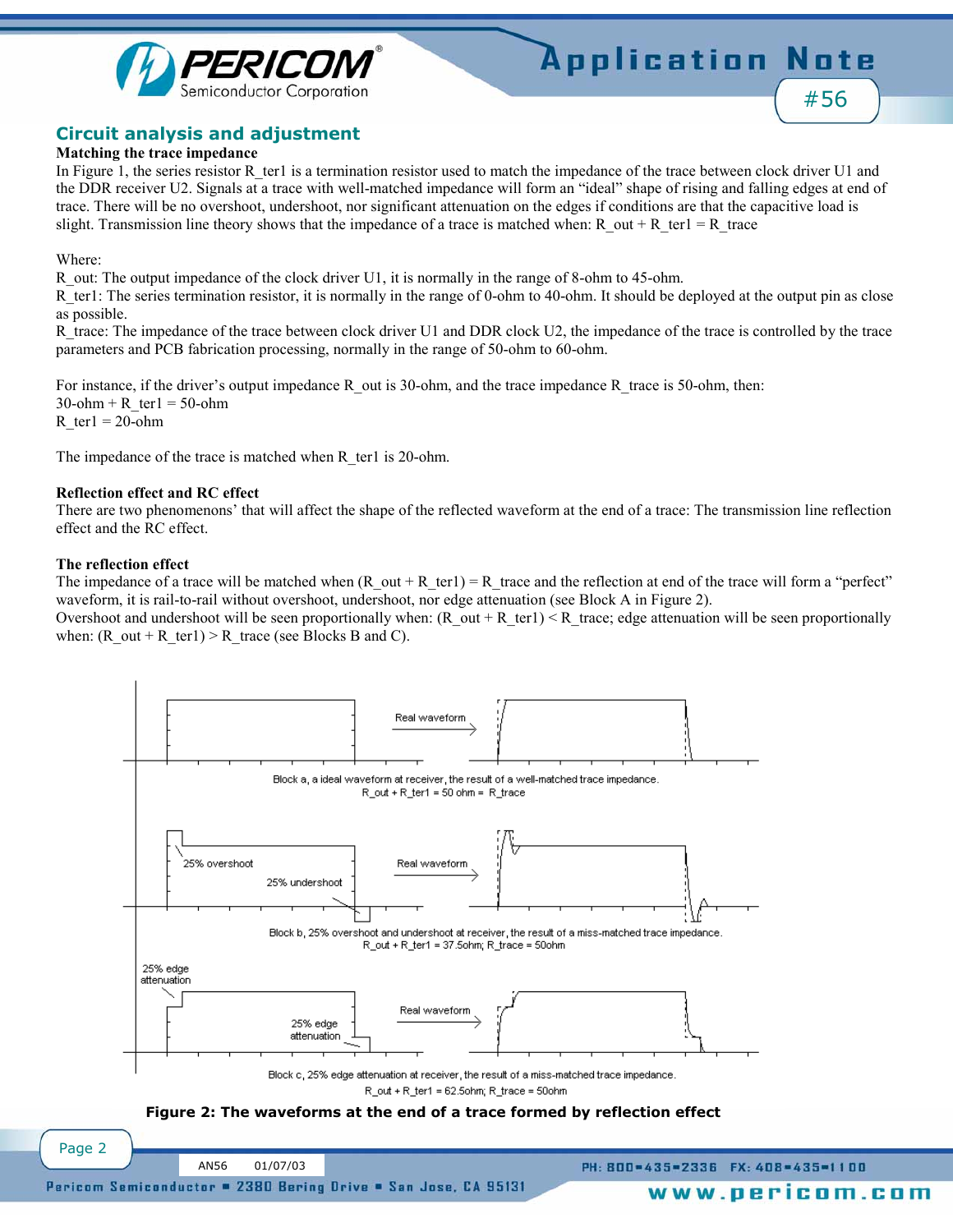

#### **The RC effect**

The RC effect is the result of the RC circuit consisting of R\_out, R\_ter1, trace capacitance, and the capacitance of the DDR receiver. When the capacitive load is higher than 40pf, the RC effect slows down the edges and overrides the overshoot, undershoot, and attenuation (see Figure 3).





#### **The Domination: Reflection Effect versus RC Effect**

Reflection effect determines the shape of waveforms at the end of traces when the capacitive load is less than 20pf, and frequency is below 200 MHz. In such a condition, matching the impedance is essential.

RC effect dominates the shape of waveforms when the capacitive load is higher than 40pf, and will slow down the edges of signals significantly.

Therefore, when matching the trace with heavy capacitance such as a bus structure and long trace or cable, properly reducing the output impedance from the matching value is a common approach to compensate the loss of RC effect, especially in a bus structure. IBIS model simulations are a good tool to help in a system designer's signal integrity analysis.

At frequencies higher than 500 MHz, the reactance of a capacitive load is much lower and will attenuate the signal tremendously. Therefore, the major request for a high-speed circuit design is low capacitive load (less than 10pf at 500 MHz), then matching the impedance. The low capacitance associated with point-to-point structure of a differential signal is one of the main reasons why the differential signal is dominating the PCB design.

#### **Adjust the feedback delay to optimize the system clock timing**

The feedback loop is the trace and circuit between FBOUT and FBIN (see Figure 1). The main feature of a PLL clock compared with a non-PLL clock buffer is the ability of adjusting the system clock timing through altering of the feedback time delay. The timing relationship between clock input, clock output and feedback loop is shown in Figure 4.

PH: 800=435=2336 FX: 408=435=1100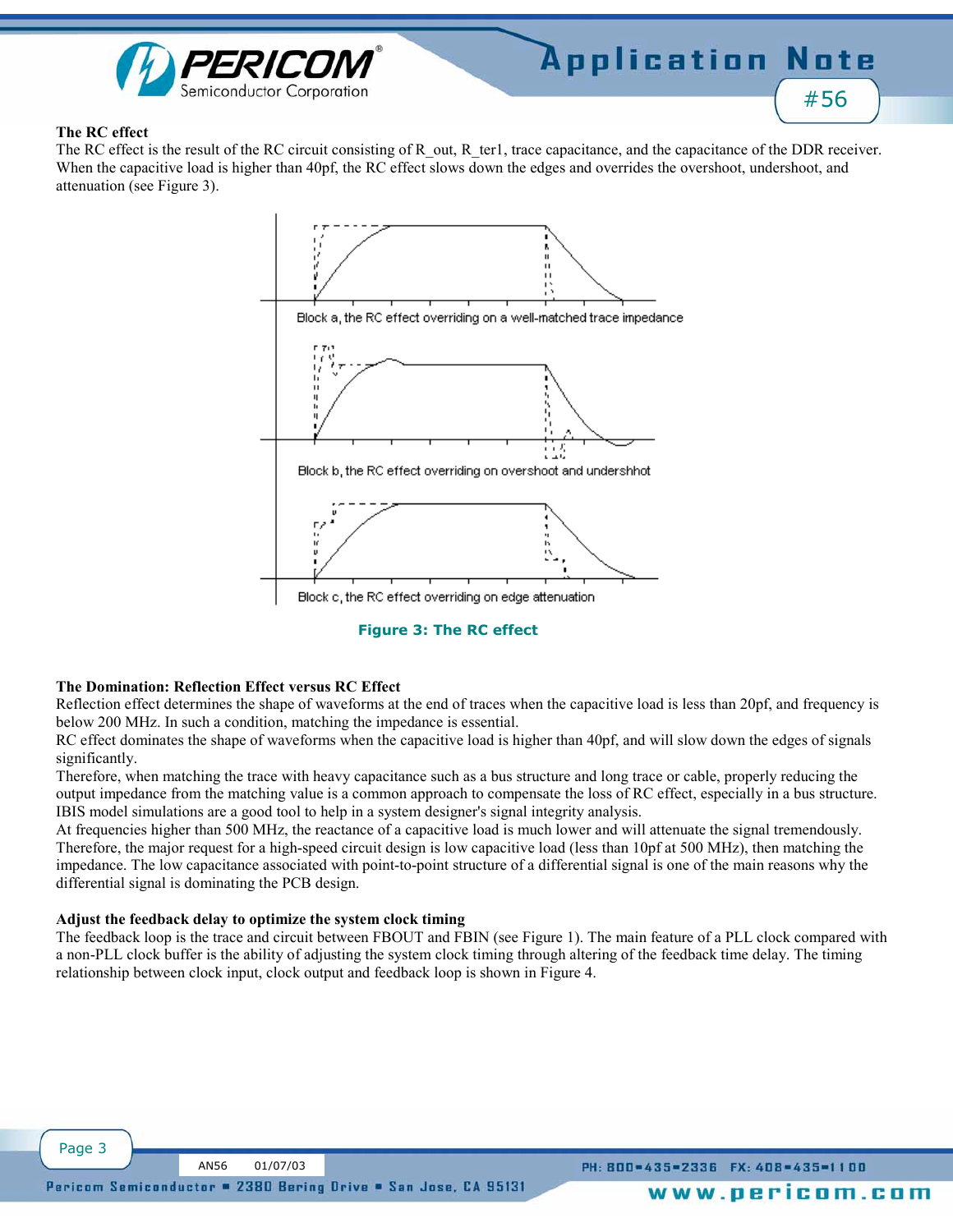



**Figure 4: The timing relation between clock input, output and feedback loop (refer to Figure 1)**

The following is the mechanism of generating a leading or lagging skew (refer to Figures 1 and 4):

- The feedback edges of "FBIN" at T2 is always chasing and locking into the clock input edges at "CLK" at time T1 (see blocks A and B). As long as the PLL is functioning, the time difference between T1 and T2 is zero  $(T1 - T2 = 0)$ . This is the principle mechanism of why the PLL can generate a precise output leading skew (the output is earlier than the input), or lagging skew.
- The feedback delay between FBOUT and FBIN (T2 T3) generates the same amount of output leading skew between  $YX$ <sup>n</sup> and "CLK"  $(T1 - T4)$  respectively. This is because the drivers of "FBOUT" and "Yx" are identical and are connected to the same input. As long as the PLL is functioning, we will always have  $(T2 - T3) = (T2 - T4)$ . Since T1 = T2, we have  $(T2 - T3) = (T1 - T2)$ T4).
- Thus, by varying the time delay between "FBOUT" and "FBIN" (T2 T3), we can generate the same amount of output leading skew  $(T1 - T4)$  at "Yx".

For instance, when the feedback delay between FBOUT and FBIN (T2 - T3) is zero, the output skew between "Yx" and "CLK" (T1  $-$ T4) should be zero. If the feedback delay is 1.2ns, there will be a 1.2ns leading skew at "Yx", and the output edges at "Yx" is 1.2ns earlier than the edges at "CLK".

The feature of generating leading skew is a very useful for a PLL DDR clock; it provides the approach of system clock timing adjustments.

Page 4

PH: 800=435=2336 FX: 408=435=1100

www.pericom.com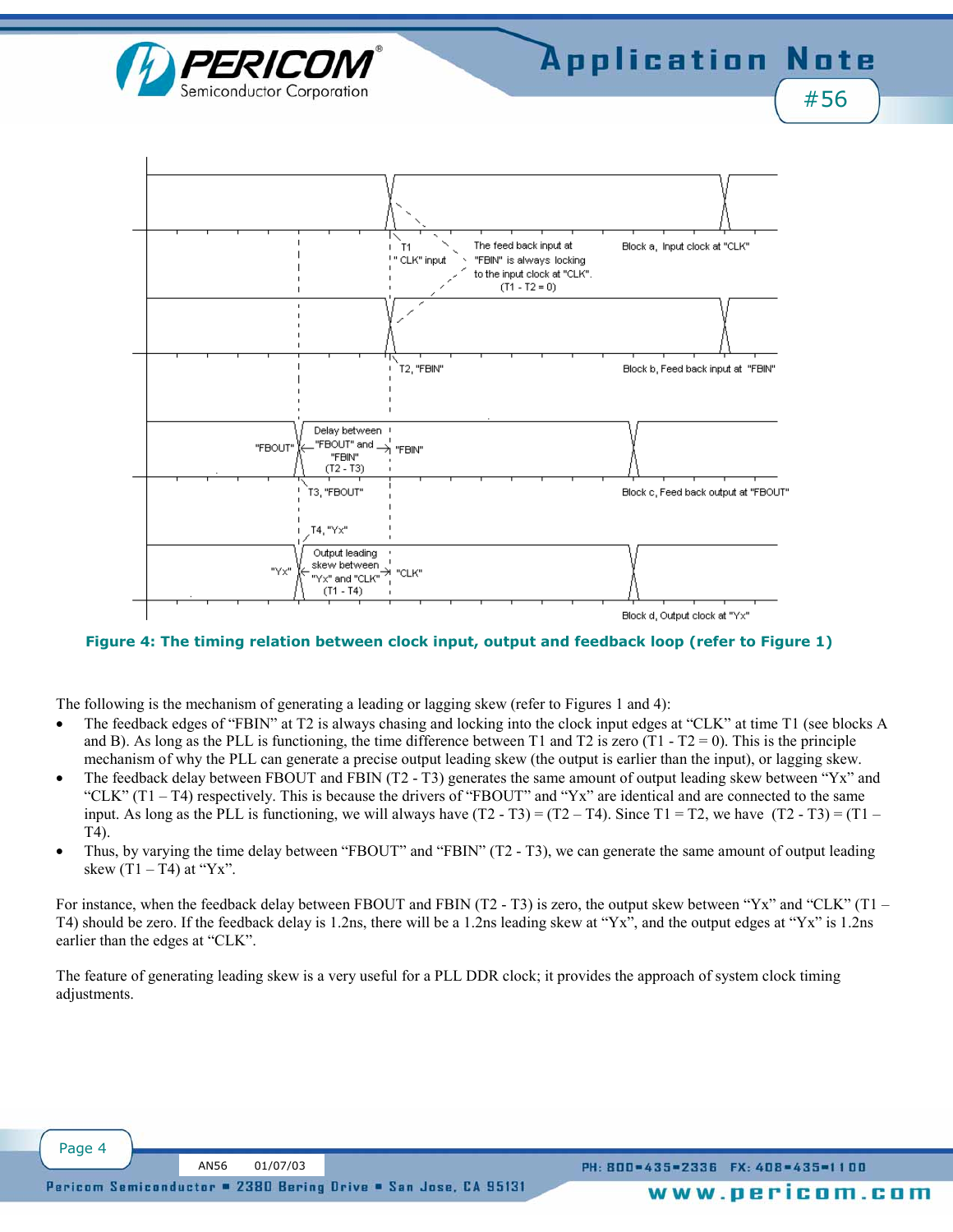



#### **Feedback delay generated by trace and RC circuit**

- 70% to 85% of the feedback delay  $(T2 T3)$  should be generated by the delay of the trace in feedback loop (Figure 5). The speed of a signal traveling in a trace is 50% to 70% of the speed of light, which is approximately 6 to 8 inches per nano-second, depending on the type and parameter of the trace. The purpose of the 70% to 85% time delay generated by the trace is to provide a stable time base. A non-connected second pair of traces at different lengths is also commonly deployed on the PC board for a spare timing option (Figure 5). The second pair of trace can be jump-connected to the feedback loop through pads in case the first pair of trace is disconnected due to its timing not being suitable after the PC board is fabricated.
- 15% to 30% of the feedback time delay should be generated by the RC circuit consisting of R3, R4, C3, and the input capacitance of "FBIN". The purpose of the 15% to 30% delay generated by the RC circuit is to provide the flexibility of fine-tuning.
- Fine-tuning the values of R3, R4, R ter2 and C3 after the fabrication of the PCB will provide accurate system clock timing. R\_total (R3 + R4 + R\_ter2) is specified at 120ohm as default. Adding resistance from 0ohm to 22ohm to R3 and R4 while keeping the R\_total at 120ohm will add extra feedback delay due to the RC delay consisted of R3, R4 and the input capacitance of FBIN (and C3, if any). C3 is defaulted at 0pf because capacitance slows down the slew rate, which is not preferred. Adding capacitance from 2pf to 10pf to C3 will generate more feedback delay. Reducing the entire R\_total will reduce the peak-to-peak swing range and the signal will swing faster at smaller range therefore the feedback delay will be decreased, vice versa.
- If the lengths of the output traces at output of " $Yx$ " are not equal while equal clock timings are requested, matching up the shorter traces with the longest trace with extra dummy routing.

For instance, in Figure 5, there is a 1.2ns trace delay between "Y0" (T4) and U3 (T5). In case we want a zero delay between "CLK" and U3, we need the "Y0" to be 1.2ns earlier than "CLK" (T1) to compensate for the trace delay between "Y0" and U3. Therefore, we need a 1.2ns feedback delay between "FBOUT" and "FBIN" (T2  $-$  T3). Please refer to Figure 6 for a detailed timing relation. In this example, 75% (0.9ns) of the 1.2ns feedback delay is generated by the feedback trace and 25% (0.3ns) is generated by the RC circuit consisting of R3, R4, R ter2, C3, and the input capacitance of "FBIN".



**Figure 5: Example of the feedback loop delay**

Page 5

www.pericom.com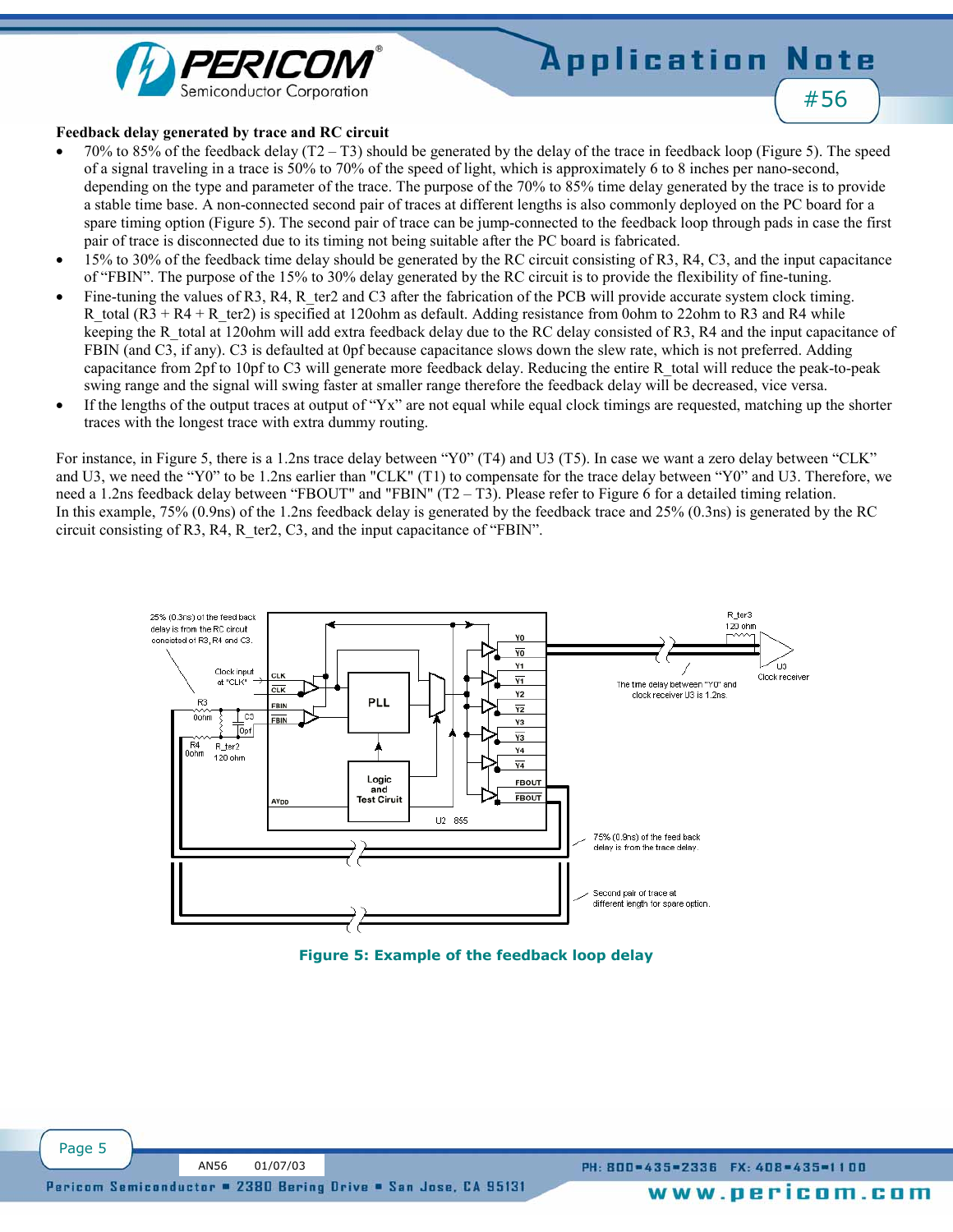

#56



**Figure 6: The timing relation between clock input, output, feedback delay and clock receiver U3**

PH: 800=435=2336 FX: 408=435=1100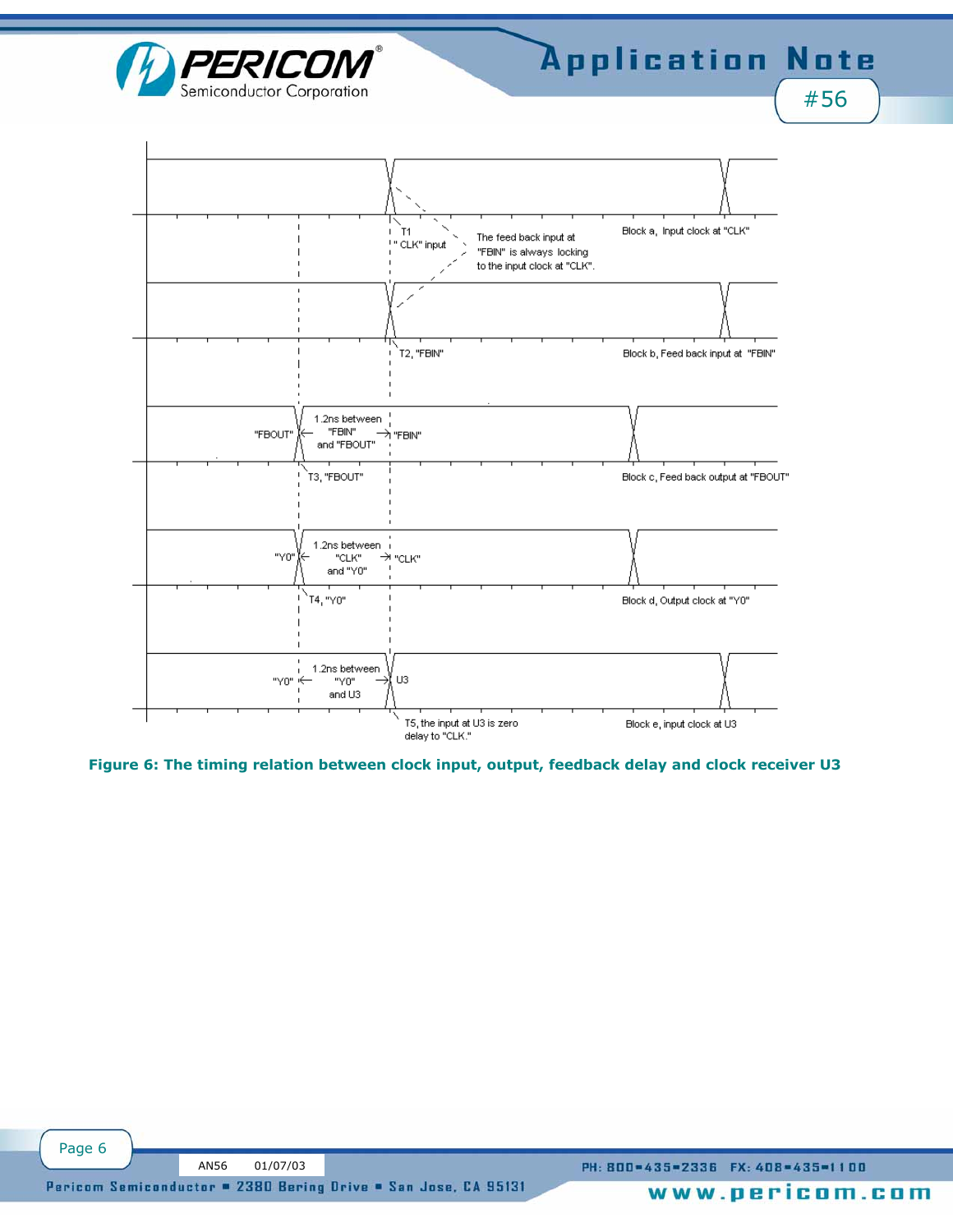

#### **Interfacing 3.3V and 5V single-ended signal to DDR**



#### **Figure 7: The interface circuit for 3.3V and 5V single-ended signals to DDR**

When 3.3V and 5V single-ended CMOS drivers are connected to a DDR receiver, using the circuit in figure 7 and the values in Table 1, fine-tuning R5 for a 0V to 2.5V swing at V2. The value of R\_ter1 is from 0-ohm to 15-ohm: increasing R\_ter1 if overshoot and undershoot is seen at V2 and reducing R\_ter1 if signal attenuated.

#### **Table 1: The values of R3 and R4**

| Part number    | 257:<br>$\sim$<br>For<br>input signal<br>ر . ب | 5V<br>Ð<br>input signal<br>For<br>$\cdot$ |
|----------------|------------------------------------------------|-------------------------------------------|
| R5             | $30$ -ohm                                      | 1つぐ<br>$125$ -ohm                         |
| R <sub>6</sub> | $125$ -ohm                                     | 130-ohm                                   |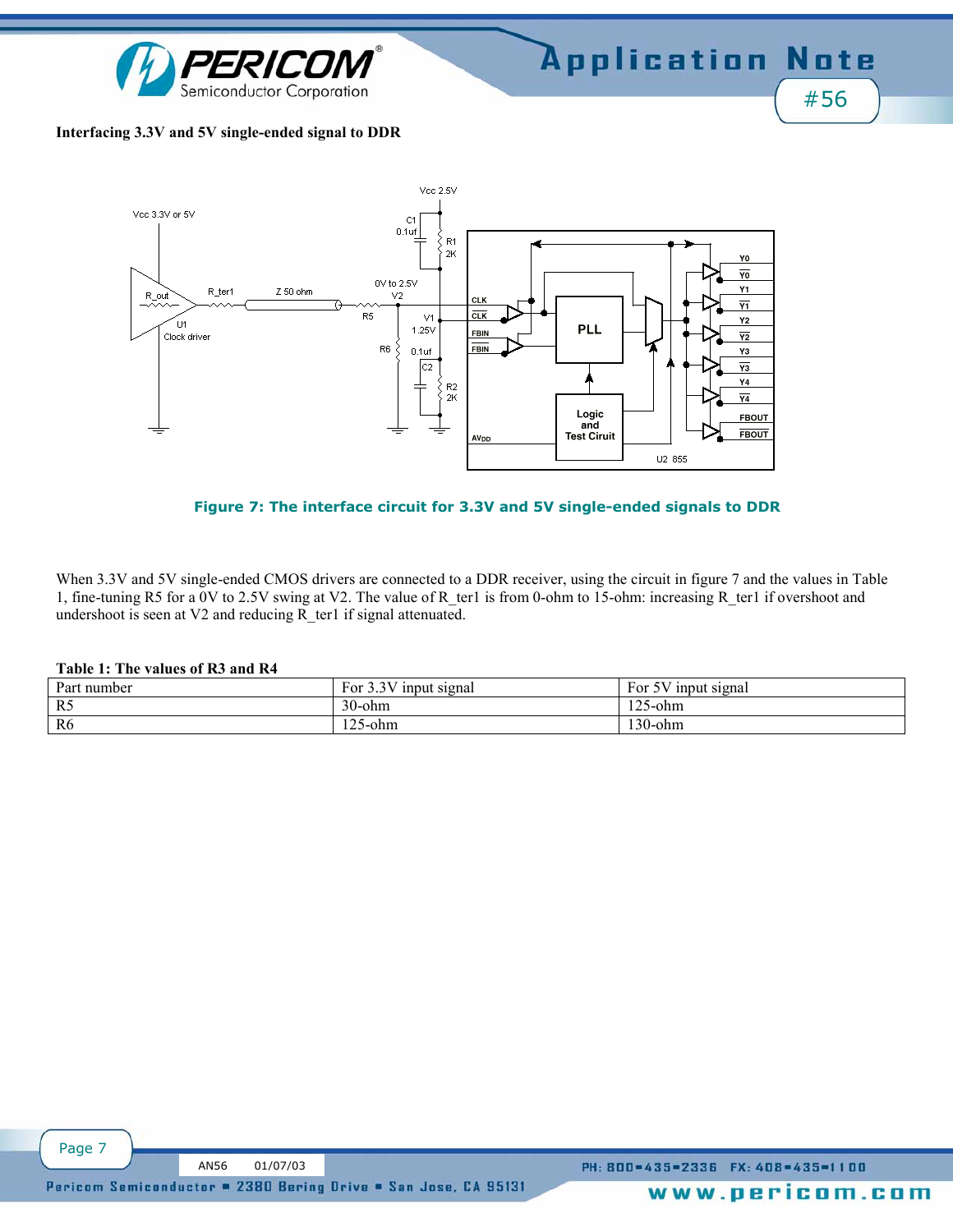

# **DDR to Single-ended signal**

Any single output of the DDR output pair could be used as a 2.5V single-ended clock driver, driving a 2.5V clock receiver.



### **Figure 10: Interface DDR output to a 2.5V single-ended clock receiver**

# **The adjustment of duty cycle balance**

Page 8

DDR standards require much more precise tolerance for duty cycle balance than a normal TTL signal. Thus, the duty cycle balance of the DDR output of a non-PLL DDR buffer (Figure 8) needs to be adjusted when interfaced to a single-ended input signal. A DDR PLL clock-buffer does not have the duty cycle balance issue because a DDR PLL clock-buffer is a PLL device, its feedback is only locking to the input rising edge at "+CLK" and ignores the duty cycle of the input signal. Therefore, its output duty cycle is dependent on the internal duty cycle balance circuit and can not be adjusted externally.



**Figure 8: The circuit of duty cycle adjustment for a non-PLL buffer**

In Figure 8, V1 is determined by the voltage divider consisting of R1 and R2. Normally, V1 = Vcc/2 = 1.25V. Adjusting the voltage of V1 can improve the duty cycle of the output clock (see Figure 9). The preferred value of R1, or R2 is from 1K to 5K: Lower resistance will cause higher DC current but better noise immunity and vice versa.

Fine-tuning  $R-v(R1)$  to adjust V1 according to Figure 9 will improve the output clock's duty cycle.  $V1 = Vcc$  {R2 / (R1 + R2)}